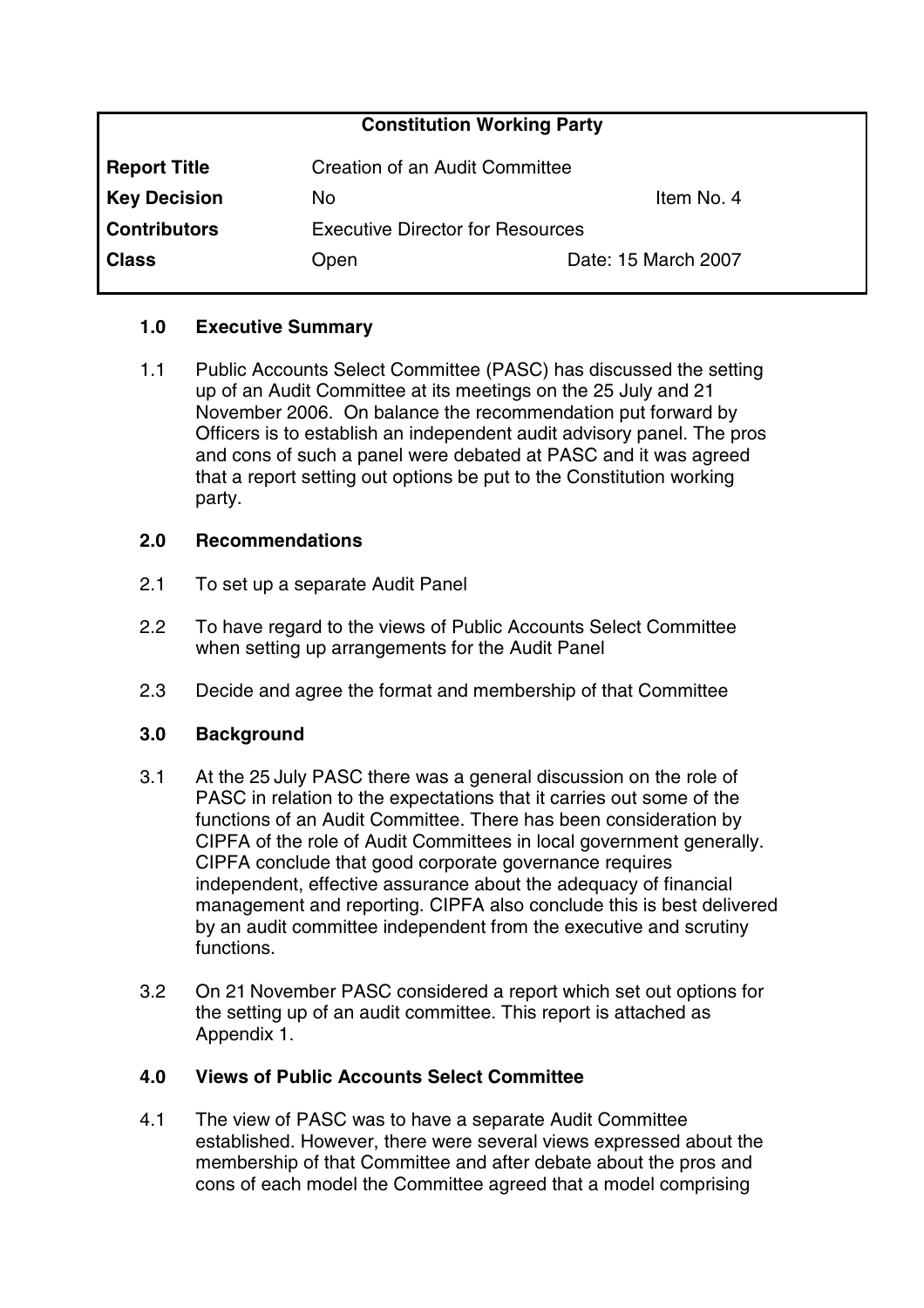independents and members was preferable. The minutes of the meeting reflect, 'In discussion, the Committee said that they did not agree to go for an independent audit advisor panel model, and preferred to take a middle ground which includes a combination of backbench members (excluding the Executive) and external advisors.'

## **5.0 Arrangements of other Boroughs**

- 5.1 A recent survey of London boroughs to which there were 14 responses showed that the majority of London boroughs now have a separate Audit Committee.
- 5.2 A review of Council websites and CIPFA Internal Audit benchmarking has revealed that membership varies between 5 and 10 members and the membership varies from wholly councillors to a mixture of independent / co-optees / councillors.

# **6.0 Options**

- 6.1 There are various options which could be considered :
	- 1. Continue with PASC carrying out the functions of an audit committee
	- 2. Separate audit committee with members drawn from the authority
	- 3. A mixed audit panel of members drawn from the authority and independent members
	- 4. An independent audit panel
- 6.2 It is expected the Executive Director for Resources and the Audit and Risk Manager would attend the meetings, with other Council officers as required.
- 6.3 The external auditor would attend the meeting as required and would have right of access to the Chair at any time.
- 6.4 Typical workload would be as set out in section 5.4 of appendix 1.

# **7.0 Frequency of meetings**

7.1 Whichever option is approved the audit panel or committee would be expected to meet 4 times a year at appropriate times in the reporting and financial cycle. Typically this would be January, March, June and September.

# **8.0 Terms of Reference**

8.1 It is expected that the terms of reference will be as outlined below: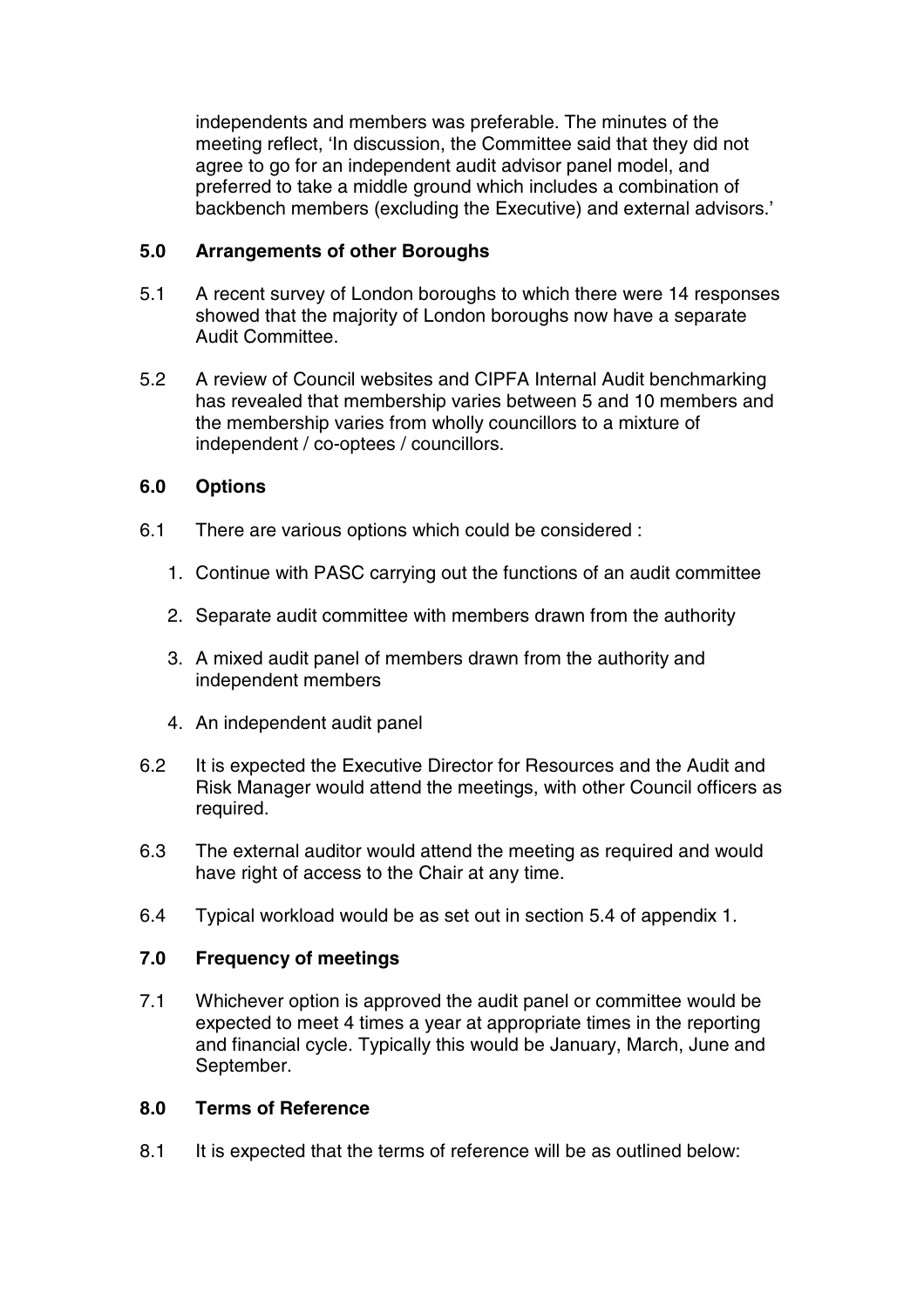The Audit panel/committee will report to Council on an annual basis and to the Public Accounts Select Committee and the Executive Committee on a half yearly basis.

- 8.2 The panel/committee will exercise the following functions:
	- 1. Review, comment and approve (but not direct) Internal Audit's strategy, plans and resources.
	- 2. Receive Internal Audit progress reports on a quarterly basis summarising the audit reports issued and performance of the Internal Audit function.
	- 3. Receive the annual report of the Council's Head of Internal Audit and inspection agencies.
	- 4. Consider reports from Internal Audit on the implementation of agreed recommendations where management have failed to undertake the necessary actions within the planned audit time frame
	- 5. To consider the external auditor's Annual Plan, relevant reports, and reports to those charged with governance.
	- 6. Consider external inspection reports and specific reports as agreed with the external auditor.
	- 7. Consider and monitor the effectiveness of the Council's risk management arrangements, the control environment and associated anti-fraud and anti-corruption arrangements.
	- 8. To maintain an overview of the Council's Constitution in respect of audit procedure rules, contract procedure rules, and financial regulations.
	- 9. To review the Council's assurance arrangements including the Statement of Internal Control.
	- 10.To approve the Council's annual Statement of Accounts, to consider whether appropriate accounting policies have been followed and whether there are any concerns arising from the financial statements or from the audit that need to be brought to the attention of the Executive.
	- 11.To Review the external auditors' opinion and reports to members, and monitor management action in response to issues raised by external audit.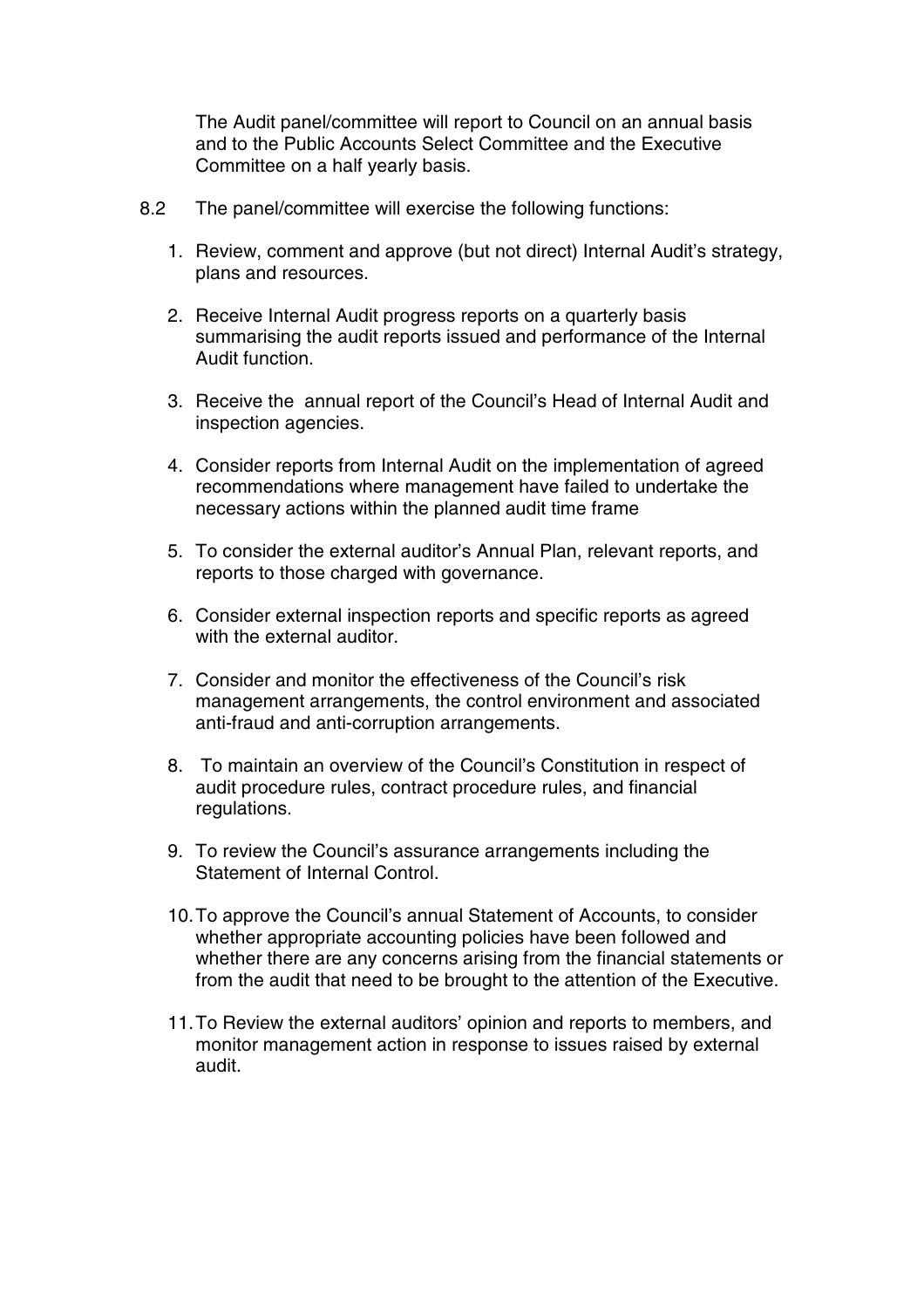#### **9.0 Financial Implications**

- 9.1 If the Council decides on a completely Independent Panel then the members of the Panel will be paid a consultancy fee based on their attendance at Panel meetings.
- 9.2 There is currently no provision for a councillor who chairs an audit committee to receive a special responsibility allowance under the Council's Scheme of Members' Allowances. Independent members of an Audit Committee would only be entitled to pay as co-optees, in accordance with the Council Scheme of Members' Allowances which would need to be revised to make provision for this, having regard to the views of the Independent Remuneration Panel.

#### **10.0 Legal Implications**

- 10.1 Under the Local Government Act 2000, there is a split between those issues which are reserved to the Council, (whether by full Council or a committee appointed by the Council), and those matters which are reserved to the executive, in Lewisham's case the directly elected mayor or as delegated by him. The law is reflected in a number of regulations, which allocate functions and responsibilities either to Council or to the Mayor. By definition those matters not allocated elsewhere are an executive responsibility and fall to the Mayor to decide.
- 10.2 By virtue of the Local Authorities (Functions and Responsibilities) (England) (Amendment) Regulations 2001 (SI2001/2212) the function of approving the authority's accounts, income and expenditure and balance sheet, or record of payments and receipts is a Council function. By virtue of Regulation 4 of the Accounts and Audit Regulations 2003, (as amended) the Council is responsible for ensuring that the financial management of the authority is adequate and effective and that it has a sound system of internal control which facilitates the effective exercise of its functions and includes arrangements for the management of risk.
- 10.3 The 2003 Regulations (as amended) require the Council at least once a year to conduct a review of the effectiveness of its system of internal control. The results of that review may be considered either by the Council as a whole or by a committee appointed by it. Following that consideration, a statement of internal control is approved and signed by the person presiding.
- 10.4 Under the same Regulations the Council must review the effectiveness of its system of internal audit. The findings of that review form part of the statement of internal control. This therefore is reviewed either by Council or a committee appointed by it.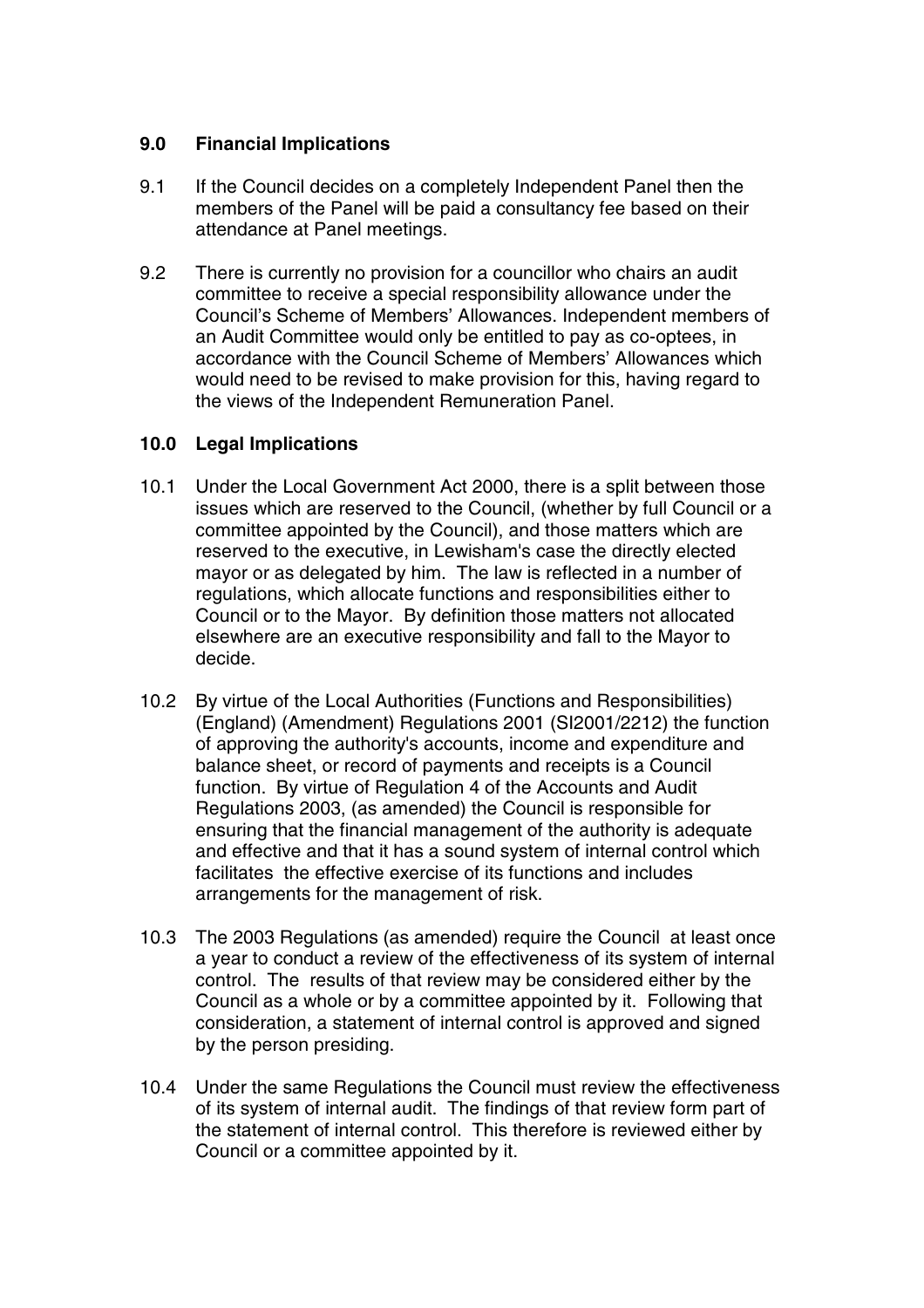- 10.5 The Council's statement of accounts having been prepared in accordance with the Regulations must be considered either by the full Council or a committee of it and approved by resolution and signed by the person presiding at that meeting.
- 10.6 The functions specifically referred to in the 2003 Regulations (as amended) may therefore be delegated by the Council to a Committee though in practice in Lewisham they are fulfilled by the council itself.. An audit committee would only be able to operate in respect of functions specifically reserved as a non-executive function as identified in these implications.
- 10.7 It is not compulsory to establish an audit committee under the 2003 regulations, and the functions can be carried out by the Council in full session, though members attention is drawn to the CIPFA guidance..
- 10.8 Currently the terms of reference of the Overview and Scrutiny Public Accounts Select Committee (PAC) includes the following:-
- 10.9 To monitor and review the Council's annual audit plan and to receive reports on the outcome of audit and review conducted by the Council's internal and external auditors and/or inspectorates.". By law and by the Council's Constitution the PAC, as other overview and scrutiny committees has its powers limited to the making of recommendations to the Council or Executive, and the overview and scrutiny of decisions and performance. The review of the statement of internal control, the review of internal audit and the signing off of accounts cannot be delegated here. Decisions in relation to those functions, under the present arrangements need to be taken by the full Council as now though it would be entirely appropriate for Council to have regard to the comments of PAC. Any change that might be proposed to the terms of reference of PAC, or in relation to the establishment of an Audit Committee would required formal approval by Council as it would represent a constitutional change".
- 10.10 It would be lawful for the Council to appoint professional advisors in the form of an Advisory Panel to advise it on financial and accounting practice, internal control and internal audit and other more general audit issues, though the Council could not lawfully subjugate its view blindly to that of the Panel. The views of its professional advisors would be a relevant consideration in decisions about such matters.
- 10.11 If an Audit Committee is established as a Council decision making body, the independent members on it would not be entitled to vote . If established as a Panel, effectively advising the full Council it will have no delegated functions and will only be able to make recommendations to full Council in respect of those functions referred to in the Accounts and Audit Regulations 2003 (as amended).